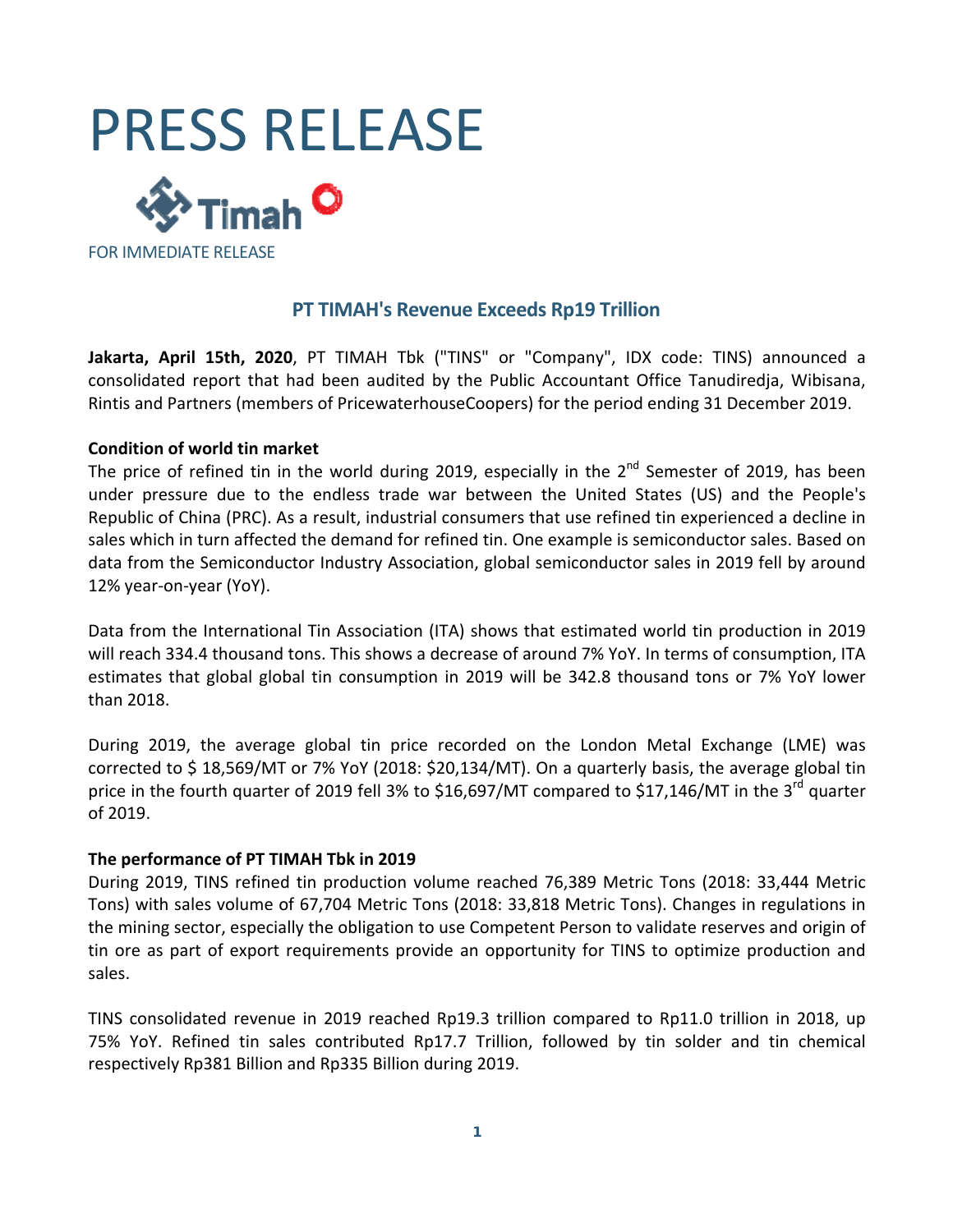Along with the increase in refined tin production volume, the increase in production costs affected the TINS Cost of Revenue in 2019. TINS Cost of Revenue in 2019 reached Rp18.2 Trillion, an increase of 83% YoY from 2018 of Rp9.9 Trillion. As a result, TINS recorded a Gross Profit of Rp 1.1 Trillion in 2019, or still growing around 6% YoY. In addition, TINS also recorded a positive EBITDA of Rp907 Billion in 2019.

Interest expense in 2019 was recorded at Rp782 billion, up 122% YoY from Rp353 billion in 2018. The increase in production costs and interest expenses amid weakening tin prices, especially in Semester II 2019, caused a net loss in 2019 of Rp611 Billion compared to profit in 2018 of Rp132 billion (restated).

### **Strategic Moves of PT TIMAH Tbk in 2020**

In addition to maintaining a commitment to maintain global refined tin export supply, TINS strives to pursue cost efficiency in all production lines to reduce the Company's production and operating expenses. Raw material costs, for example, have been reached with third parties for more economical compensation, while efficiency has also been carried out in several operations and production lines.

TINS also optimizes cash flow to maintain a healthy financial position while reducing interest expenses. During the first quarter of 2020, the Company has gradually carried out de‐leveraging by reducing the position of interest‐bearing debt, in addition to re‐profiling bank debt, from currency to repayment schedule.

To maintain business continuity and anticipate future tin business competition, TINS is currently preparing a new smelter with Ausmelt technology that is more efficient in terms of production costs and processing.

"We are trying to complete the Ausmelt Smelter Project on time. This smelter will give PT TIMAH Tbk a *competitive advantage in the form of monetization of tin ore reserves with lower grades and production costs that are more efficient and more environmentally friendly*," said M. Riza Pahlevi Tabrani, President Director of PT TIMAH Tbk.

‐‐‐ end of release ‐‐‐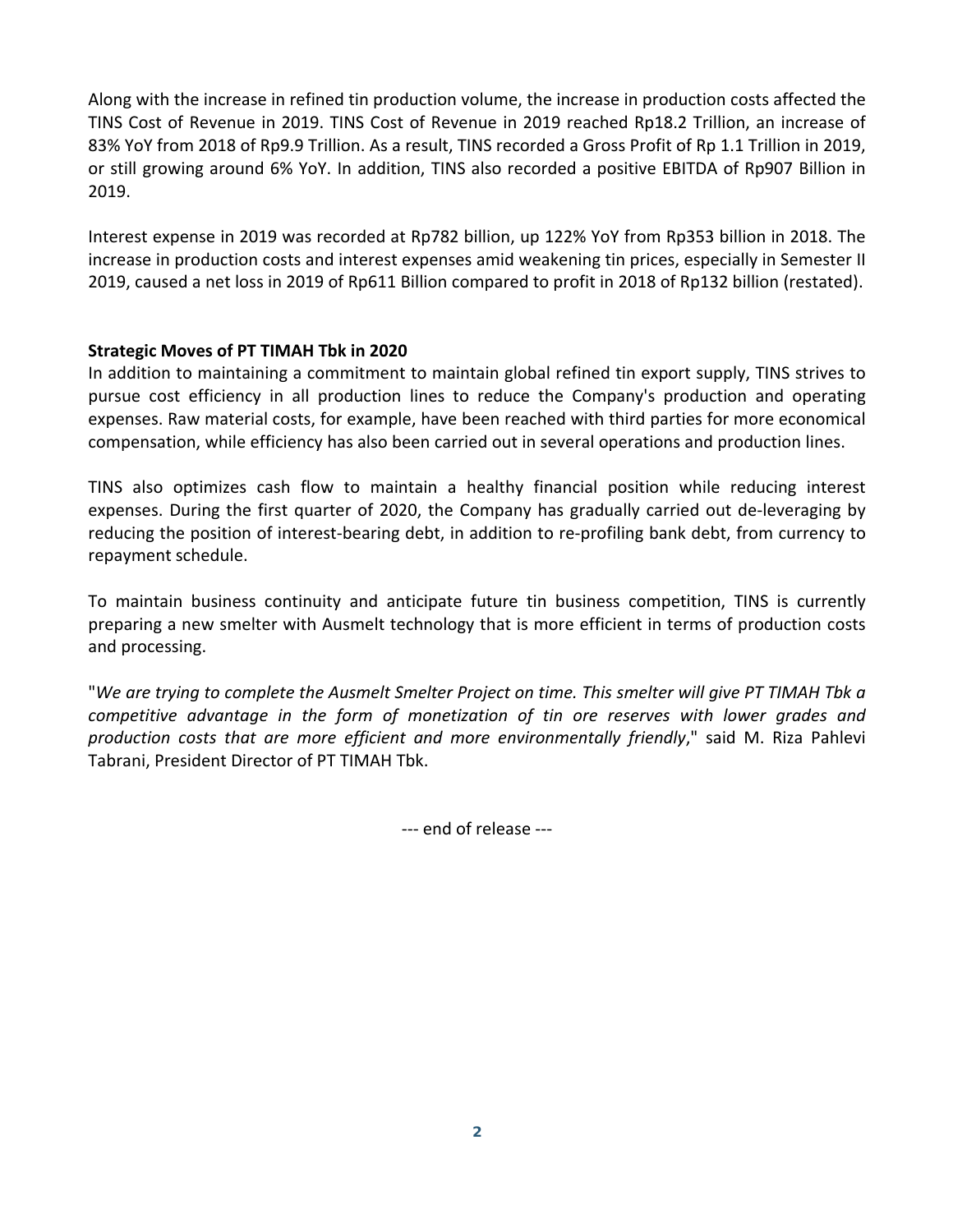#### **About PT TIMAH Tbk:**

PT TIMAH Tbk is world's leading tin producer, also ranks as the world largest refined tin producer with operational mines and smelters in the Bangka Belitung Islands, Riau Islands, and Riau provinces, Indonesia. Becoming incorporated since 1976 and floated its shares in the Indonesia Stock Exchange since 1995. PT TIMAH Tbk currently runs a vertically integrated tin business, starting from exploration, mining, smelting and refining of tin up to marketing activities that serve international and domestic customers. The Company's refined tin products with such brands as "Banka Tin", "Kundur Tin", and "Muntok Tin" have worldwide reputation, also registered in the London Metal Exchange (LME). In addition, PT TIMAH Tbk is also a member of International Tin Association (ITA). Currently, PT TIMAH Tbk has 4 (four) main business lines consisted of tin mining, tin downstream (tin chemical and tin solder), non-tin mining (coal and nickel), and various competence-based business including hospital, property, shipyard and agribusiness.

For further information, please contact:

**Abdullah Umar, Corporate Secretary** Phone : +62 (21) 2352 8000 Email : corporatesecretary@pttimah.co.id Website : www.timah.com



## **PT TIMAH Tbk**

Performance Highlight Period of 2019 and 2018

| <b>Remarks</b>                          | 12 Months<br>2019 | 12 Months<br>2018 | %   |
|-----------------------------------------|-------------------|-------------------|-----|
|                                         | а                 | b                 | a:b |
| <b>Production of tin ore - Ton Sn</b>   |                   |                   |     |
| Onshore                                 | 65,515            | 22,300            | 294 |
| Offshore                                | 16,945            | 22,214            | 76  |
| <b>Total</b>                            | 82,460            | 44,514            | 185 |
| Production of refined tin - Metric Ton  | 76,389            | 33,444            | 228 |
| Sales of refined tin - Metric Ton       | 67,704            | 33,818            | 200 |
| Average selling price - US\$/Metric Ton | 18,569            | 20,205            | 92  |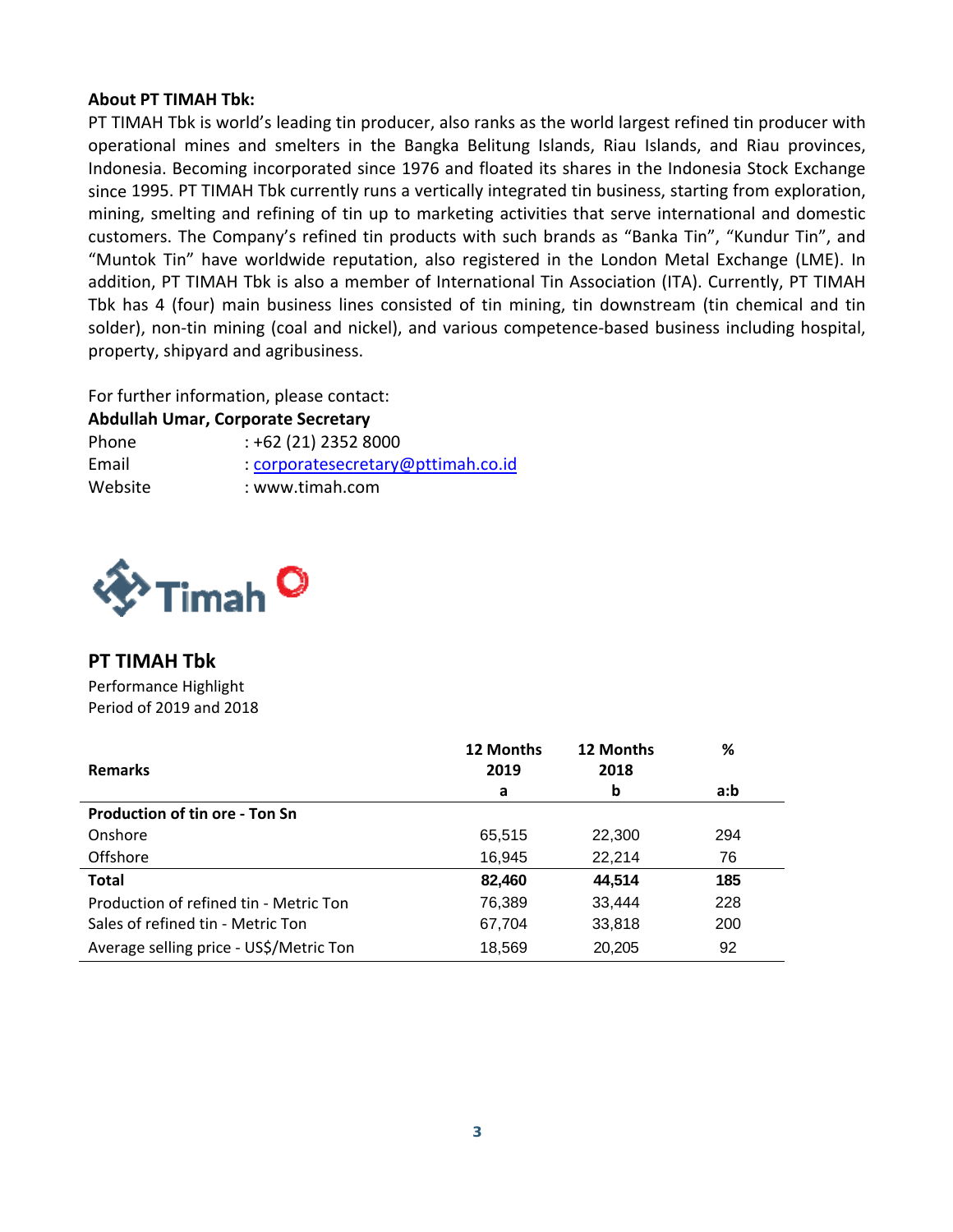

## **Pendapatan PT TIMAH Lampaui Rp19 Triliun**

**Jakarta, 15 April 2020**, PT TIMAH Tbk ("TINS" atau "Perusahaan", kode BEI: TINS) mengumumkan laporan konsolidasian yang telah diaudit oleh Kantor Akuntan Publik Tanudiredja, Wibisana, Rintis dan Rekan (anggota dari PricewaterhouseCoopers) untuk periode yang berakhir 31 Desember 2019.

#### **Kondisi pasar timah dunia**

Harga logam timah dunia selama tahun 2019, terutama di Semester II 2019, mengalami tekanan akibat perang dagang antara dua negara adidaya Amerika Serikat (AS) dan Republik Rakyat China (RRC) yang tidak berkesudahan. Sebagai imbasnya, konsumen industri pengguna logam timah mengalami penurunan penjualan yang pada gilirannya mempengaruhi permintaan logam timah. Salah satu contoh adalah penjualan semiconductor. Berdasarkan data *Semiconductor Industry Association*, penjualan semiconductor global selama tahun 2019 turun sekitar 12% secara *Year‐on‐Year* (YoY).

Data dari *International Tin Association* (ITA) menunjukkan perkiraan produksi logam timah dunia selama 2019 sekitar 334,4 ribu ton. Hal ini menunjukkan penurunan sekitar 7% YoY. Dari sisi konsumsi, ITA memperkirakan konsumsi logam timah dunia global selama 2019 sebesar 342,8 ribu ton atau 7% YoY lebih rendah dibandingkan 2018.

Selama tahun 2019, harga rata‐rata logam timah dunia yang tercatat di *London Metal Exchange* (LME) terkoreksi menjadi \$18.569/MT atau sebesar 7% YoY (2018: \$20.134/MT). Secara kuartal, harga rata‐ rata logam timah dunia di kuartal IV 2019 turun 3% menjadi \$16.697/MT dibandingkan \$17.146/MT di kuartal III 2019.

#### **Kinerja PT TIMAH Tbk di 2019**

Selama 2019, volume produksi logam timah TINS mencapai 76.389 Metrik Ton (2018: 33.444 Metrik Ton) dengan volume penjualan sebesar 67.704 Metrik Ton (2018: 33.818 Metrik Ton). Adanya perubahan regulasi di sektor pertambangan, terutama kewajiban penggunaan *Competent Person* untuk validasi cadangan dan asal‐usul bijih sebagai bagian dari persyaratan ekspor logam memberikan kesempatan bagi TINS untuk optimalisasi produksi dan penjualan.

Pendapatan konsolidasian TINS di 2019 mencapai Rp19,3 Triliun dibandingkan Rp11,0 Triliun di 2018 atau naik 75% YoY. Penjualan logam timah memberikan kontribusi sebesar Rp17,7 Triliun, disusul oleh *tin solder* dan *tin chemical* masing‐masing sebesar Rp381 Miliar dan Rp335 Miliar selama tahun 2019.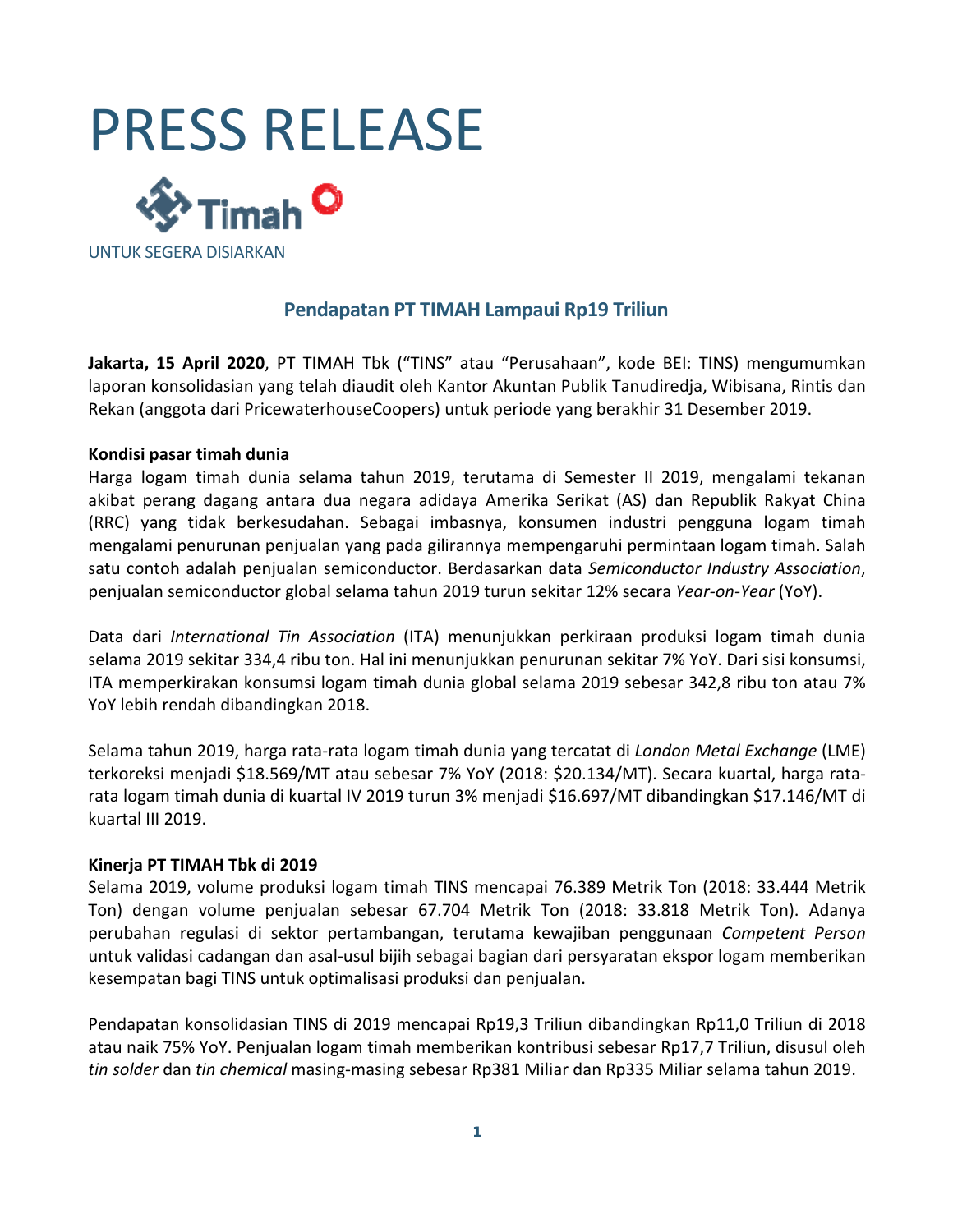Seiring dengan kenaikan volume produksi logam timah, kenaikan beban produksi mempengaruhi Beban Pokok Pendapatan TINS selama tahun 2019. Beban Pokok Pendapatan TINS di tahun 2019 mencapai Rp18,2 Triliun, meningkat 83% YoY dari tahun 2018 sebesar Rp9,9 Triliun. Sebagai akibatnya, TINS mencatat Laba Bruto sebesar Rp1,1 Triliun di 2019, atau masih masih tumbuh sekitar 6% YoY. Di samping itu, TINS juga masih mencatat EBITDA positif sebesar Rp907 Miliar di 2019.

Beban bunga selama tahun 2019 tercatat sebesar Rp782 Miliar, naik 122% YoY dari Rp353 Miliar di tahun 2018. Kenaikan beban produksi dan beban bunga di tengah pelemahan harga logam timah, terutama di Semester II 2019, menyebabkan rugi bersih tahun 2019 sebesar Rp611 Miliar dibandingkan pencapaian laba tahun 2018 sebesar Rp132 Miliar (disajikan kembali).

#### **Langkah‐Langkah Strategis PT TIMAH Tbk di 2020**

Selain menjaga komitmen untuk menjaga pasokan ekspor logam timah dunia, TINS berupaya untuk mengejar efisiensi biaya di semua lini produksi untuk menekan beban produksi dan beban usaha Perusahaan. Beban bahan baku, misalnya, telah dicapai kesepakatan dengan pihak ketiga untuk kompensasi yang lebih ekonomis, seiring juga telah dilakukan efisiensi di beberapa lini operasi dan produksi.

TINS juga mengoptimalkan arus kas untuk menjaga kesehatan posisi keuangan sekaligus mengurangi beban bunga. Selama kuartal I 2020, Perusahaan telah secara bertahap melakukan *de‐leveraging* dengan mengurangi posisi utang berbunga, di samping *re‐profiling* utang bank baik dari jenis mata uang hingga jadwal pelunasan.

Untuk menjaga kesinambungan usaha dan antisipasi persaingan bisnis pertimahan di masa mendatang, TINS saat ini sedang menyiapkan smelter baru dengan teknologi Ausmelt yang lebih efisen dari sisi biaya produksi dan proses pengolahannya.

"*Proyek Smelter Ausmelt kita upayakan untuk dapat selesai tepat waktu. Smelter ini akan memberikan PT Timah Tbk keunggulan kompetitif berupa monetisasi cadangan bijih timah dengan grade yang lebih rendah serta biaya produksi yang lebih efisien dan lebih ramah lingkungan*," ujar M. Riza Pahlevi Tabrani, Direktur Utama PT TIMAH Tbk.

‐‐‐ selesai ‐‐‐